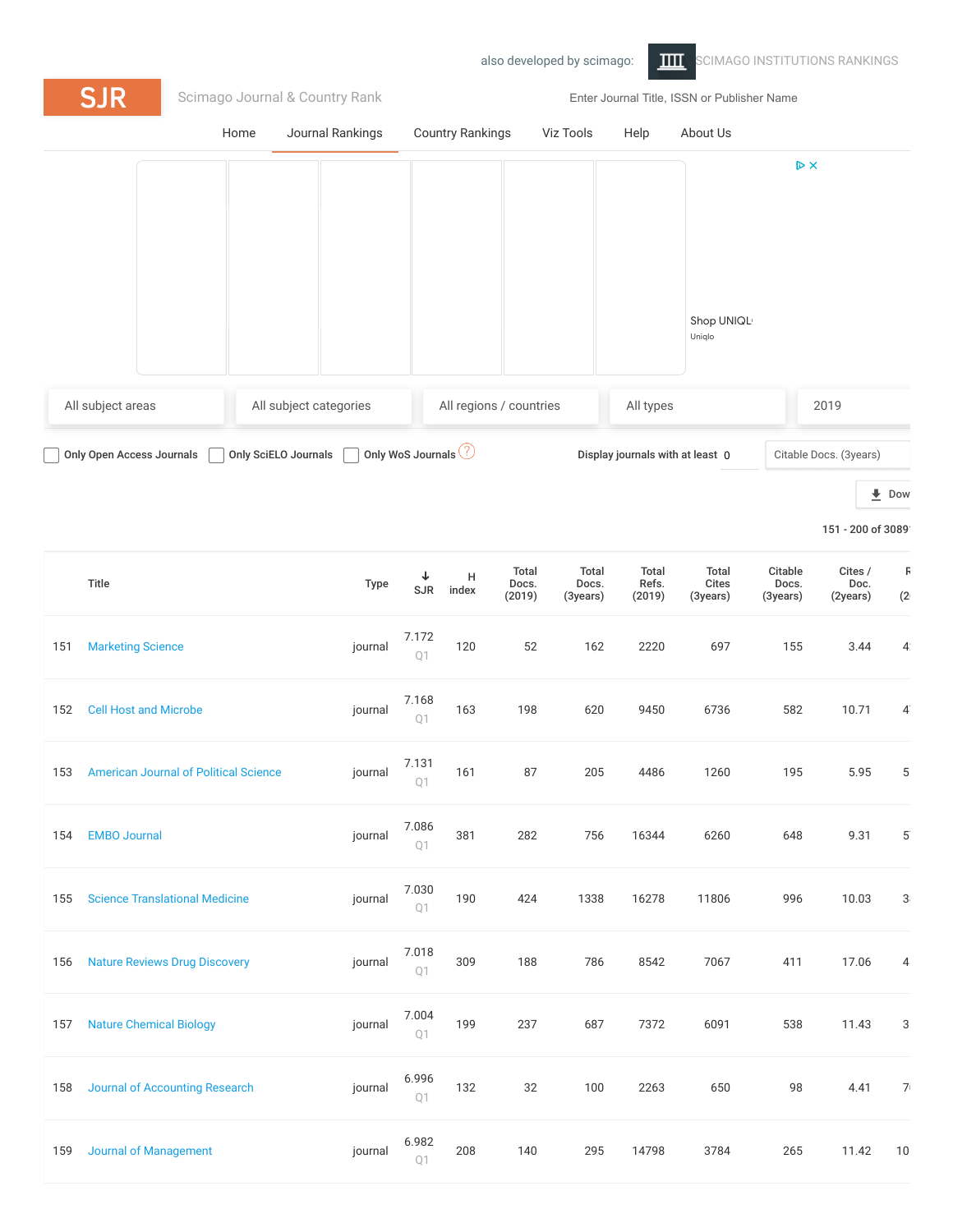|     | <b>Title</b>                                                | <b>Type</b>    | ↓<br>SJR                         | н<br>index | Total<br>Docs.<br>(2019) | Total<br>Docs.<br>(3years) | Total<br>Refs.<br>(2019) | Total<br>Cites<br>(3years) | Citable<br>Docs.<br>(3years) | Cites /<br>Doc.<br>(2years) | F<br>(2)                   |
|-----|-------------------------------------------------------------|----------------|----------------------------------|------------|--------------------------|----------------------------|--------------------------|----------------------------|------------------------------|-----------------------------|----------------------------|
| 160 | Journal of the American Chemical Society                    | journal        | 6.976<br>Q1                      | 582        | 2514                     | 7611                       | 138621                   | 113186                     | 7443                         | 15.00                       | 5                          |
| 161 | The Lancet Psychiatry                                       | journal        | 6.967<br>Q1                      | 65         | 340                      | 995                        | 5924                     | 4606                       | 232                          | 17.42                       | $1^{\circ}$                |
| 162 | Materials Science and Engineering: R: Reports               | journal        | 6.950<br>Q1                      | 137        | 16                       | 37                         | 4801                     | 1021                       | 36                           | 28.75                       | 30                         |
| 163 | <b>Fungal Diversity</b>                                     | journal        | 6.949<br>Q <sub>1</sub>          | 88         | 21                       | 71                         | 10259                    | 989                        | 70                           | 14.84                       | 48                         |
| 164 | <b>Trends in Cognitive Sciences</b>                         | journal        | 6.948<br>Q1                      | 298        | 118                      | 353                        | 8868                     | 3884                       | 289                          | 12.21                       | 7 <sup>1</sup>             |
| 165 | MMWR. Morbidity and mortality weekly report<br>3            | journal        | 6.942<br>Q1                      | 195        | 332                      | 1240                       | 1248                     | 9101                       | 658                          | 13.20                       | $\mathcal{L}_{\mathrm{c}}$ |
| 166 | The Lancet Public Health a                                  | journal        | 6.886<br>Q1                      | 28         | 171                      | 316                        | 2380                     | 1696                       | 94                           | 17.74                       | $\mathbf{1}$ :             |
| 167 | Tax Policy and the Economy                                  | book<br>series | 6.861<br>$\mathop{\mathrm{Q}}$ 1 | 11         | 6                        | 21                         | 193                      | 31                         | 18                           | 0.50                        | 3 <sup>°</sup>             |
| 168 | <b>Trends in Ecology and Evolution</b>                      | journal        | 6.860<br>Q <sub>1</sub>          | 329        | 139                      | 394                        | 7924                     | 3731                       | 253                          | 12.98                       | $5^{\circ}$                |
| 169 | Gastroenterology                                            | journal        | 6.850<br>Q1                      | 386        | 683                      | 2016                       | 19115                    | 13863                      | 878                          | 14.88                       | $2^{n}$                    |
| 170 | <b>JAMA Psychiatry</b>                                      | journal        | 6.847<br>Q1                      | 352        | 308                      | 850                        | 7236                     | 6611                       | 383                          | 17.26                       | 2                          |
| 171 | Journal of Hepatology                                       | journal        | 6.817<br>Q1                      | 232        | 389                      | 1277                       | 13748                    | 12917                      | 713                          | 18.83                       | 3                          |
| 172 | <b>Ecology Letters</b>                                      | journal        | 6.731<br>Q1                      | 251        | 204                      | 503                        | 13922                    | 4454                       | 128                          | 42.19                       | 6                          |
| 173 | Psychological Science in the Public Interest,<br>Supplement | journal        | 6.728<br>$\mathop{\mathrm{Q}}$ 1 | 52         | $\overline{7}$           | 22                         | 1073                     | 343                        | 15                           | 18.89                       | 15                         |
| 174 | <b>Advances in Optics and Photonics</b>                     | journal        | 6.689<br>Q1                      | 58         | 21                       | 43                         | 3503                     | 781                        | 41                           | 17.07                       | 16                         |
| 175 | <b>NCHS</b> data brief                                      | journal        | 6.675<br>$\mathbb{Q}\sqrt{ }$    | 65         | 22                       | 96                         | $\boldsymbol{0}$         | 1273                       | 96                           | 16.53                       | $\parallel$                |
| 176 | Journal of Economic Growth                                  | journal        | 6.666<br>$\mathbb{Q}\sqrt{ }$    | $80\,$     | 12                       | 39                         | 790                      | 294                        | 39                           | 3.15                        | 6                          |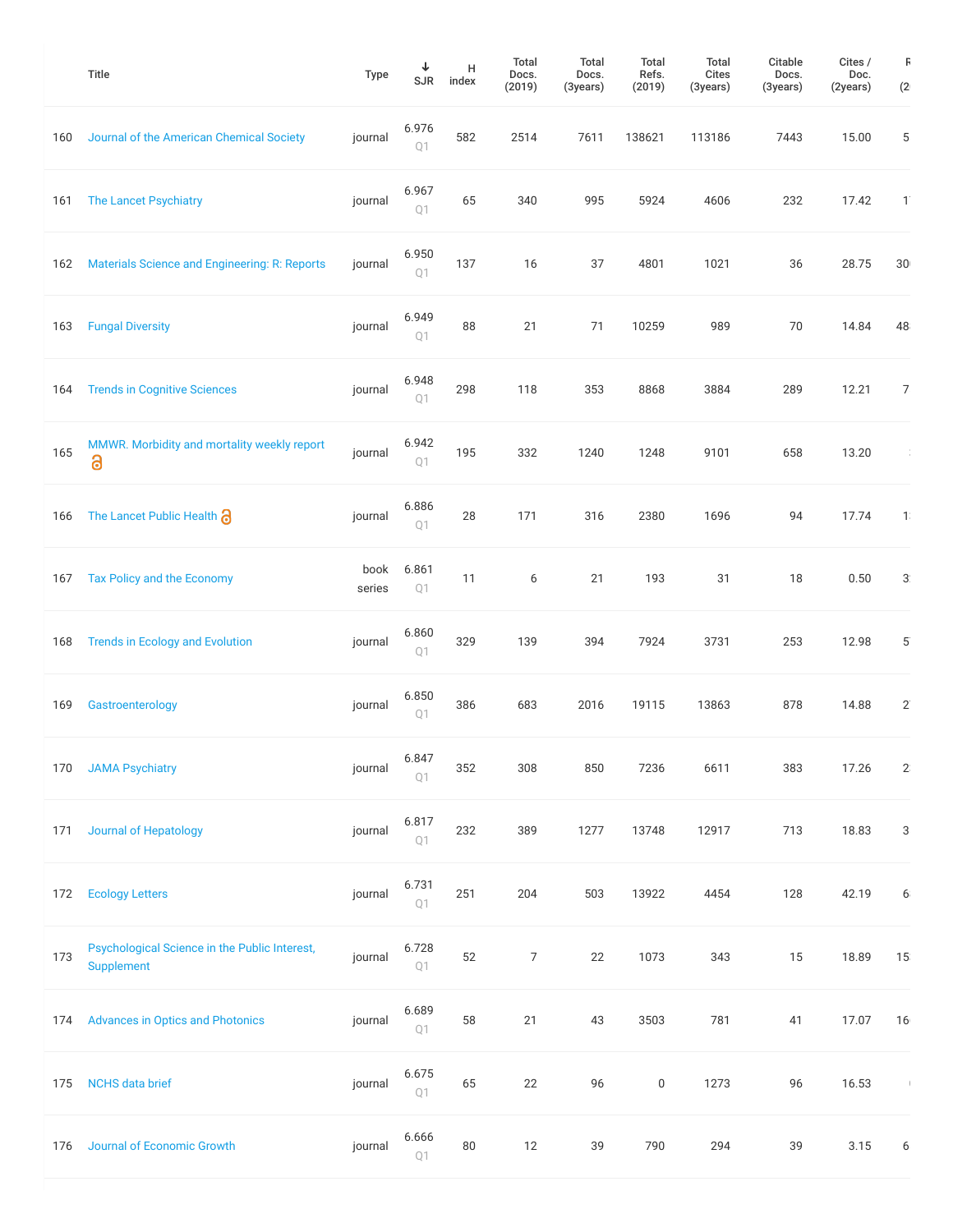|     | <b>Title</b>                                                                                   | Type    | ↓<br>SJR                                  | н<br>index   | Total<br>Docs.<br>(2019) | Total<br>Docs.<br>(3years) | <b>Total</b><br>Refs.<br>(2019) | Total<br>Cites<br>(3years) | Citable<br>Docs.<br>(3years) | Cites /<br>Doc.<br>(2years) | F<br>(2)       |
|-----|------------------------------------------------------------------------------------------------|---------|-------------------------------------------|--------------|--------------------------|----------------------------|---------------------------------|----------------------------|------------------------------|-----------------------------|----------------|
| 177 | <b>Trends in Genetics</b>                                                                      | journal | 6.556<br>Q <sub>1</sub>                   | 216          | 97                       | 261                        | 7136                            | 2295                       | 241                          | 9.01                        | 7 <sup>°</sup> |
| 178 | Vital and health statistics. Series 3, Analytical<br>studies                                   | journal | 6.553<br>Q1                               | $\mathbf{1}$ | $\boldsymbol{0}$         | $\mathbf{1}$               | 0                               | 43                         | $\mathbf{1}$                 | 0.00                        | $\mathcal{A}$  |
| 179 | <b>Annual Review of Microbiology</b>                                                           | journal | 6.517<br>Q1                               | 185          | 31                       | 87                         | 4103                            | 960                        | 85                           | 10.87                       | 13             |
| 180 | <b>Diabetes Care</b>                                                                           | journal | 6.480<br>Q <sub>1</sub>                   | 346          | 468                      | 1356                       | 12833                           | 12665                      | 926                          | 14.41                       | $2^{n}$        |
| 181 | <b>Psychological Methods</b>                                                                   | journal | 6.424<br>Q <sub>1</sub>                   | 142          | 70                       | 132                        | 1716                            | 1351                       | 125                          | 9.93                        | 2.             |
| 182 | <b>Journal of Applied Psychology</b>                                                           | journal | 6.423<br>Q1                               | 269          | 116                      | 307                        | 7622                            | 2410                       | 289                          | 7.58                        | 6              |
| 183 | Genome Medicine a                                                                              | journal | 6.411<br>Q1                               | 76           | 92                       | 357                        | 4925                            | 3459                       | 289                          | 10.51                       | 5              |
| 184 | The Lancet HIV                                                                                 | journal | 6.395<br>Q1                               | 44           | 201                      | 468                        | 3777                            | 2306                       | 157                          | 14.81                       | 1              |
| 185 | Sentinel event alert / Joint Commission on<br><b>Accreditation of Healthcare Organizations</b> | journal | 6.350<br>Q1                               | 14           | $\boldsymbol{0}$         | 1                          | 0                               | 18                         | 1                            | 0.00                        | $\mathbb{R}^n$ |
| 186 | <b>Systematic Biology</b>                                                                      | journal | 6.299<br>Q1                               | 178          | 73                       | 234                        | 4688                            | 2218                       | 218                          | 10.12                       | 6.             |
| 187 | <b>Molecular Psychiatry</b>                                                                    | journal | 6.290<br>Q1                               | 207          | 381                      | 812                        | 25132                           | 8114                       | 600                          | 13.02                       | 6              |
| 188 | Journal of the Royal Statistical Society. Series<br><b>B: Statistical Methodology</b>          | journal | 6.218<br>Q1                               | 122          | 34                       | 163                        | 1629                            | 740                        | 161                          | 4.58                        | $\overline{4}$ |
| 189 | <b>Progress in Polymer Science</b>                                                             | journal | 6.210<br>Q1                               | 266          | 60                       | 158                        | 17176                           | 4228                       | 157                          | 23.28                       | 28             |
| 190 | <b>Nano Today</b>                                                                              | journal | 6.198<br>Q1                               | 131          | 60                       | 150                        | 9406                            | 2758                       | 140                          | 17.81                       | 15             |
| 191 | Chem                                                                                           | journal | 6.144<br>Q1                               | 54           | 230                      | 519                        | 11064                           | 6394                       | 454                          | 13.81                       | 4              |
| 192 | <b>Annals of the Rheumatic Diseases</b>                                                        | journal | 6.142<br>$\mathop{\mathbb{Q}}\nolimits 1$ | 228          | 647                      | 1221                       | 11674                           | 11180                      | 796                          | 15.00                       | 1              |
| 193 | <b>Cell Research</b>                                                                           | journal | 6.141<br>$\mathbb{Q}\sqrt{ }$             | 153          | 139                      | 464                        | 4698                            | 4280                       | 324                          | 13.90                       | 3              |